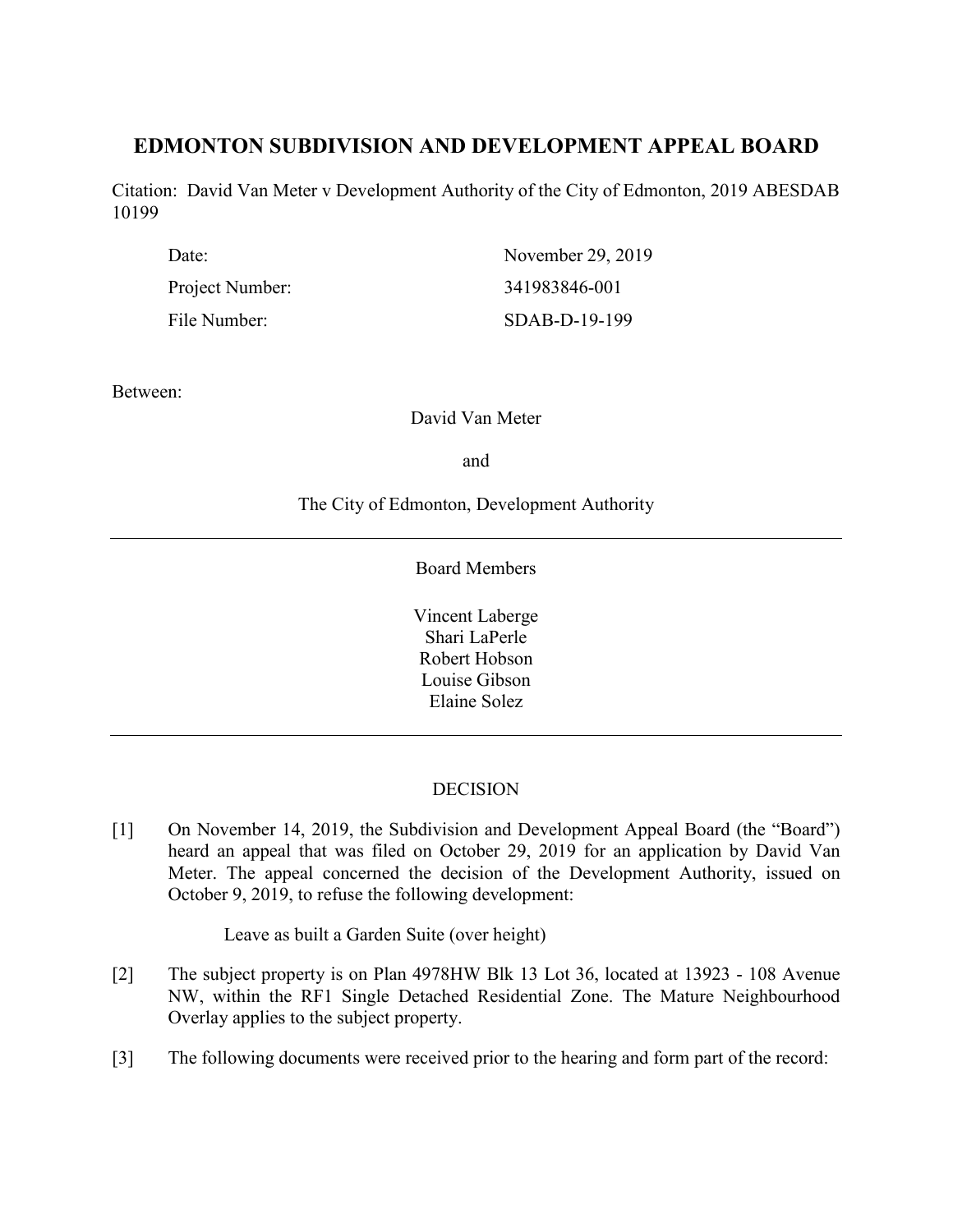- Copy of the Development Permit application with attachments, proposed plans, and the refused Development Permit;
- The Development Officer's written submissions; and
- The Appellant's written submissions and photos.

### **Preliminary Matters**

- [4] At the outset of the appeal hearing, the Presiding Officer confirmed with the parties in attendance that there was no opposition to the composition of the panel.
- [5] The Presiding Officer outlined how the hearing would be conducted, including the order of appearance of parties, and no opposition was noted.
- [6] The appeal was filed on time, in accordance with Section 686 of the *Municipal Government Act*, RSA 2000, c M-26 (the "*Municipal Government Act*").

### **Summary of Hearing**

- *i) Position of the Appellant, D. Van Meter*
- [7] There was no intent to have the garden suite to be built non-compliant and the Appellant assumes there was an error in calculation made by his contractor; the slab was 6 inches too high. The Appellant only became aware of the error after he moved into the house and his father in law had moved into the Garden Suite.
- [8] The Garden Suite was designed to complement the house and the character of the neighbourhood.
- [9] The Garden Suite has no negative impact on any neighbours. Letters of support were provided from the two immediately adjacent neighbours. Neither of these neighbours is negatively impacted by shadowing created by the Garden Suite.
- [10] A series of photographs was submitted to provide context to the location of the Garden Suite in relation to the immediately surrounding neighbours. These photos confirm that there is no negative impact to any of these neighbours.
- [11] The Appellant requests that the Board allow the appeal and grant the required variances.
	- *ii) Position of the Development Officer, K. Bauer*
- [12] The Development Authority did not attend the hearing and the Board relied on Ms. Bauer's written submission.

#### **Decision**

[13] The appeal is ALLOWED and the decision of the Development Authority is REVOKED. The development is GRANTED as applied for to the Development Authority.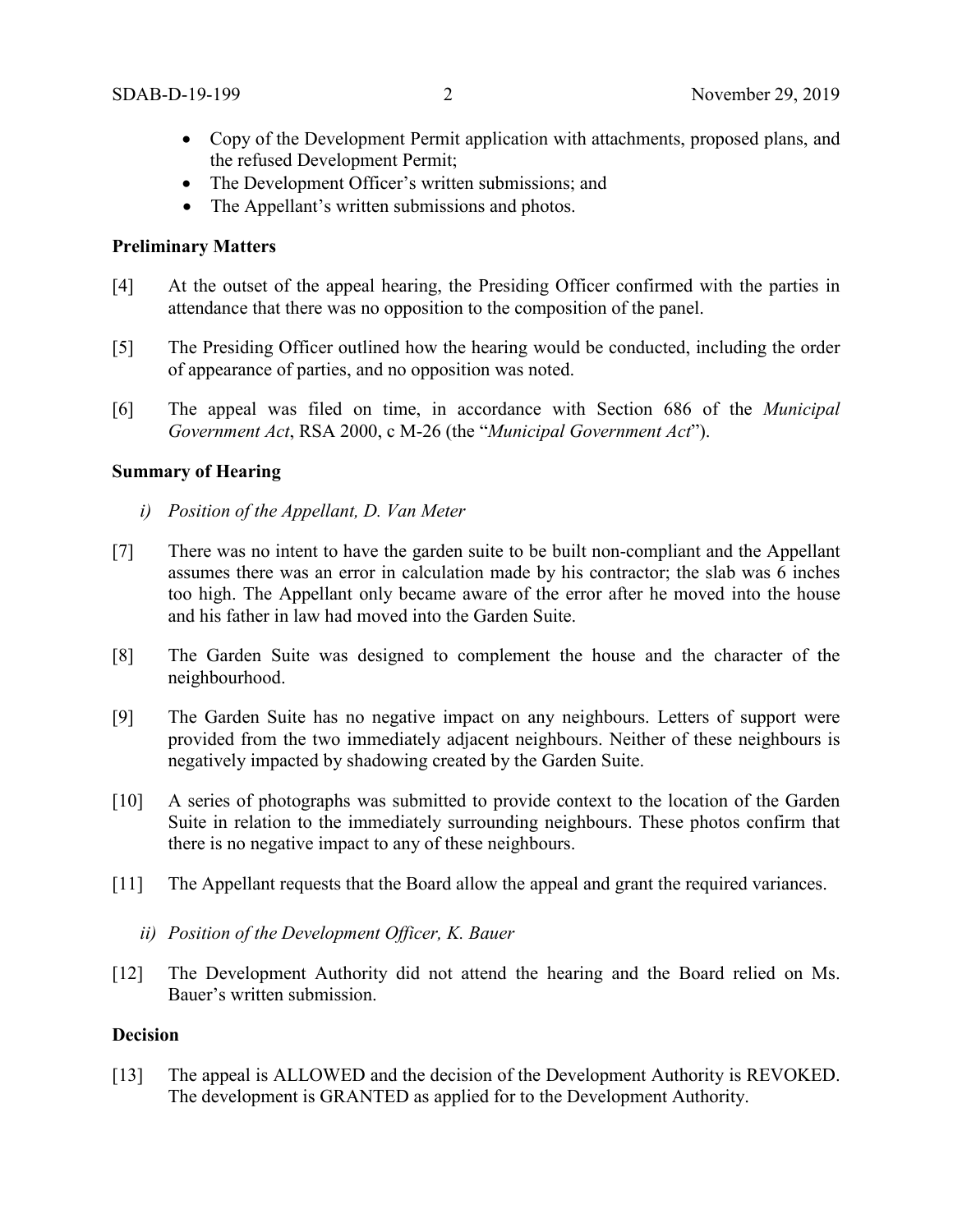- [14] In granting the development, the following variance to the *Edmonton Zoning Bylaw* is allowed:
	- 1. The maximum allowable Height for a Garden Suite of 6.5 metres as per Section 87.2(a) is varied to allow an excess of 0.2 metres, thereby increasing the maximum allowed Height to 6.7 metres.

### **Reasons for Decision**

- [15] A Garden Suite is a Permitted Use in the RF1 Single Detached Residential Zone.
- [16] The Board acknowledges that this was a contractor error and the garage slab was put in too high and did not meet the original design. The amount of the variance at 0.2 metres is not significant in this case.
- [17] The Applicant received support from the most affected neighbours to the northwest and southeast.
- [18] No one appeared before the Board in opposition and no written opposition was received.
- [19] Based on photographic evidence provided, the Board has determined allowing this variance would not have a negative impact on any neighbouring property owners. The Garage Suite is located in a very large backyard and is not in close proximity to any other structures or neighbours.
- [20] Based on photographic evidence, design features such as the construction belly band and sloped roofline, minimize the massing and perception of Height of the Garden Suite.
- [21] The Board finds that the proposed development will not unduly interfere with the amenities of the neighbourhood nor materially interfere with or affect the use, enjoyment or value of neighbouring parcels of land.

Vincent Laberge, Presiding Officer Subdivision and Development Appeal Board

cc: Development & Zoning Services – K. Bauer / A. Wen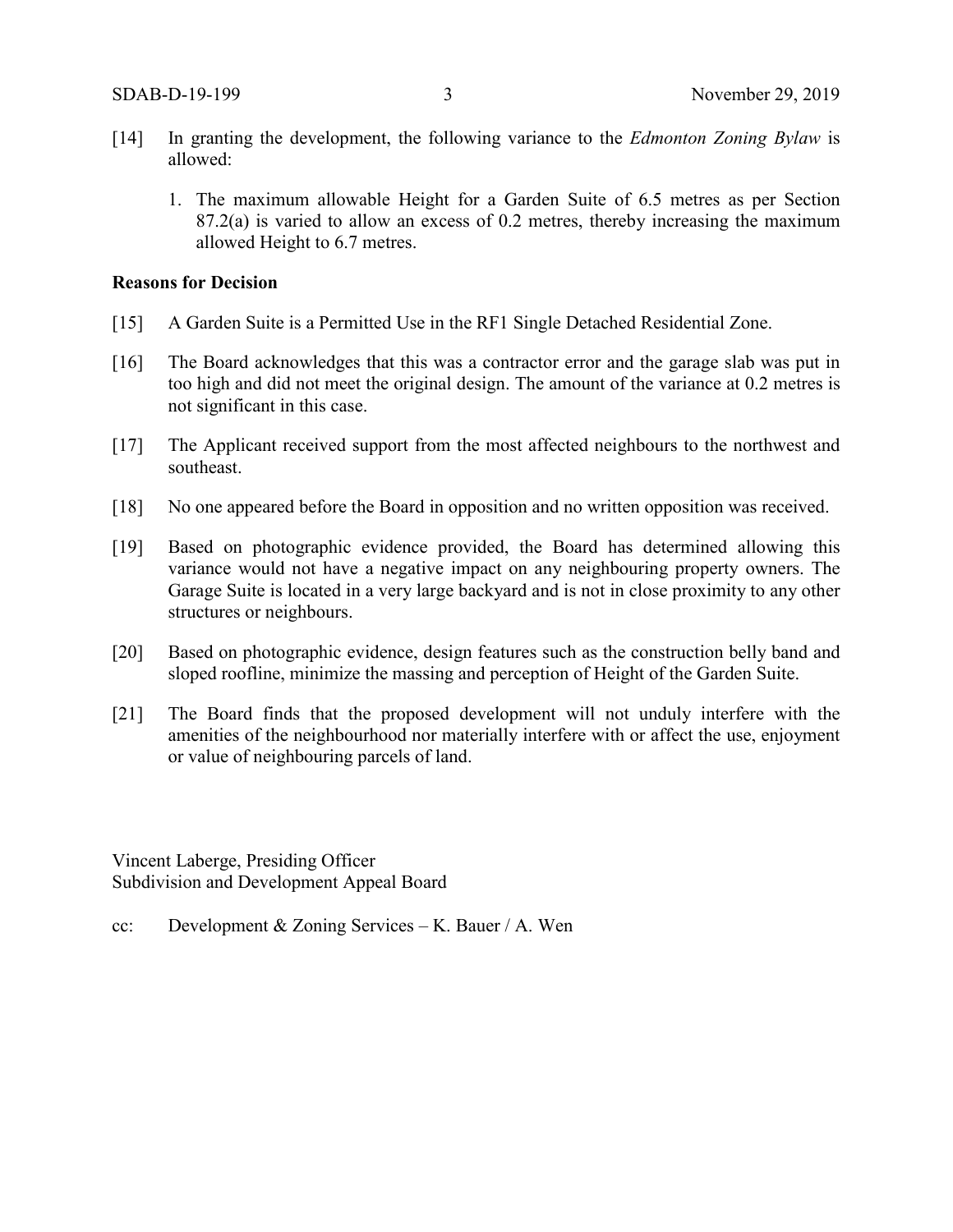#### **Important Information for the Applicant/Appellant**

- 1. This is not a Building Permit. A Building Permit must be obtained separately from the Sustainable Development Department, located on the 2nd Floor, Edmonton Tower, 10111 – 104 Avenue NW, Edmonton, AB T5J 0J4.
- 2. Obtaining a Development Permit does not relieve you from complying with:
	- a) the requirements of the *Edmonton Zoning Bylaw*, insofar as those requirements have not been relaxed or varied by a decision of the Subdivision and Development Appeal Board,
	- b) the requirements of the *Alberta Safety Codes Act*,
	- c) the *Alberta Regulation 204/207 – Safety Codes Act – Permit Regulation*,
	- d) the requirements of any other appropriate federal, provincial or municipal legislation,
	- e) the conditions of any caveat, covenant, easement or other instrument affecting a building or land.
- 3. When an application for a Development Permit has been approved by the Subdivision and Development Appeal Board, it shall not be valid unless and until any conditions of approval, save those of a continuing nature, have been fulfilled.
- 4. A Development Permit will expire in accordance to the provisions of Section 22 of the *Edmonton Zoning Bylaw, Bylaw 12800*, as amended.
- 5. This decision may be appealed to the Alberta Court of Appeal on a question of law or jurisdiction under Section 688 of the *Municipal Government Act*, RSA 2000, c M-26. If the Subdivision and Development Appeal Board is served with notice of an application for leave to appeal its decision, such notice shall operate to suspend the Development Permit.
- 6. When a decision on a Development Permit application has been rendered by the Subdivision and Development Appeal Board, the enforcement of that decision is carried out by the Sustainable Development Department, located on the 2nd Floor, Edmonton Tower, 10111 – 104 Avenue NW, Edmonton, AB T5J 0J4.

*NOTE: The City of Edmonton does not conduct independent environmental checks of land within the City. If you are concerned about the stability of this property for any purpose, you should conduct your own tests and reviews. The City of Edmonton, when issuing a development permit, makes no representations and offers no warranties as to the suitability of the property for any purpose or as to the presence or absence of any environmental contaminants on the property.*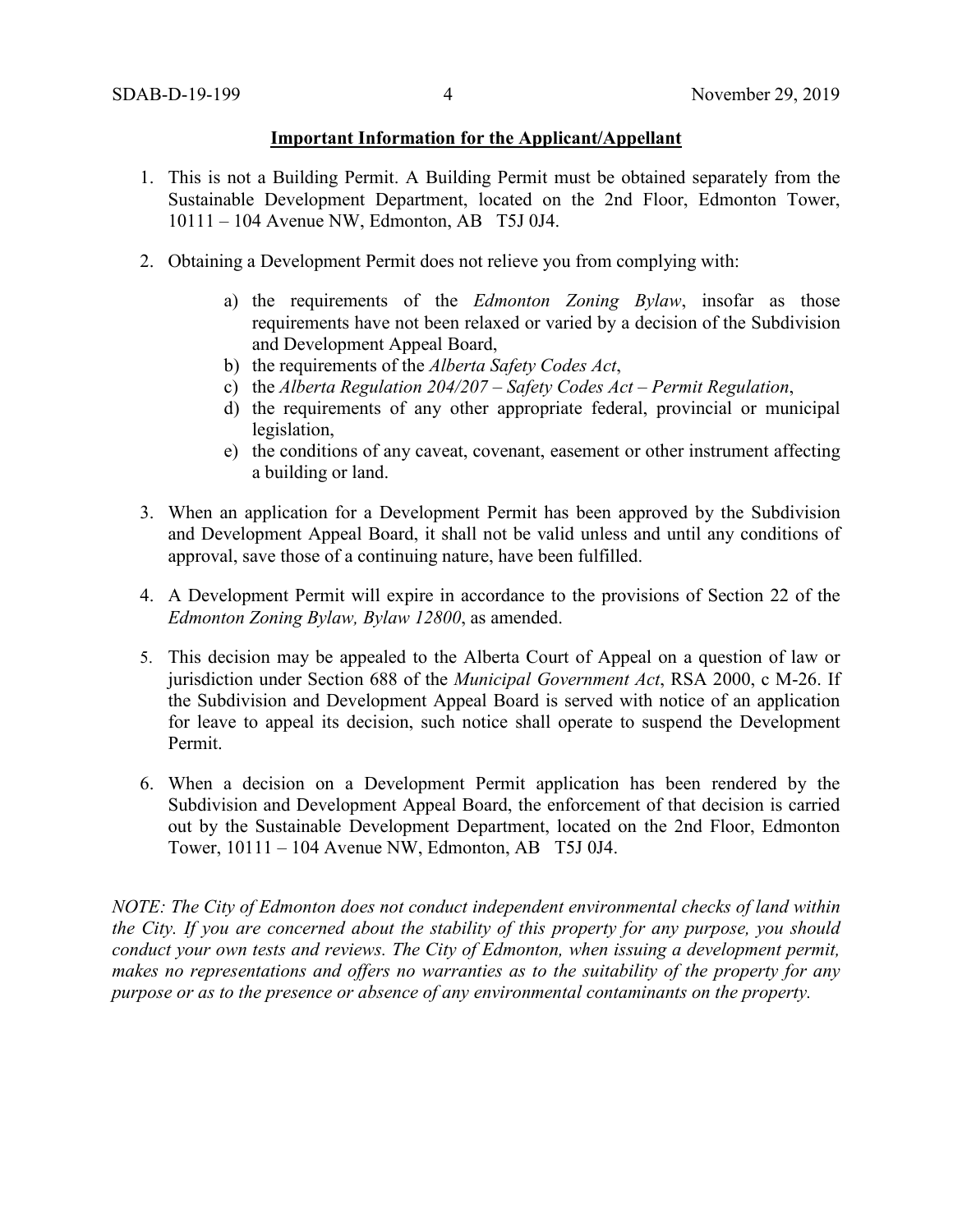# **EDMONTON SUBDIVISION AND DEVELOPMENT APPEAL BOARD**

Citation: Mike Baran v Development Authority of the City of Edmonton, 2019 ABESDAB 10183 and 2019 ABESDAB 10184

| Date:            | November 29, 2019               |
|------------------|---------------------------------|
| Project Numbers: | 283125801-014 and 283126372-014 |
| File Number:     | SDAB-D-19-183 and SDAB-D-19-184 |

Between:

Mike Baran

and

## The City of Edmonton, Development Authority

Board Members

Vince Laberge, Presiding Officer Shari LaPerle Robert Hobson Louise Gibson Elaine Solez

# **DECISION**

[1] The Subdivision and Development Appeal Board (the "Board") at a hearing on November 14, 2019, made and passed the following motion:

> "That the appeal hearings be scheduled for November 13 or 14, 2019, with written agreement from both parties."

[2] On November 14, 2019, the Board made and passed the following motion:

"That SDAB-D-19-183 and SDAB-D-19-184 be raised from the table."

[3] On November 14, 2019, the Board heard appeals that were filed on October 9, 2019 for applications by Phoenix Homes Ltd. The appeals concerned the decisions of the Development Authority to approve the following developments: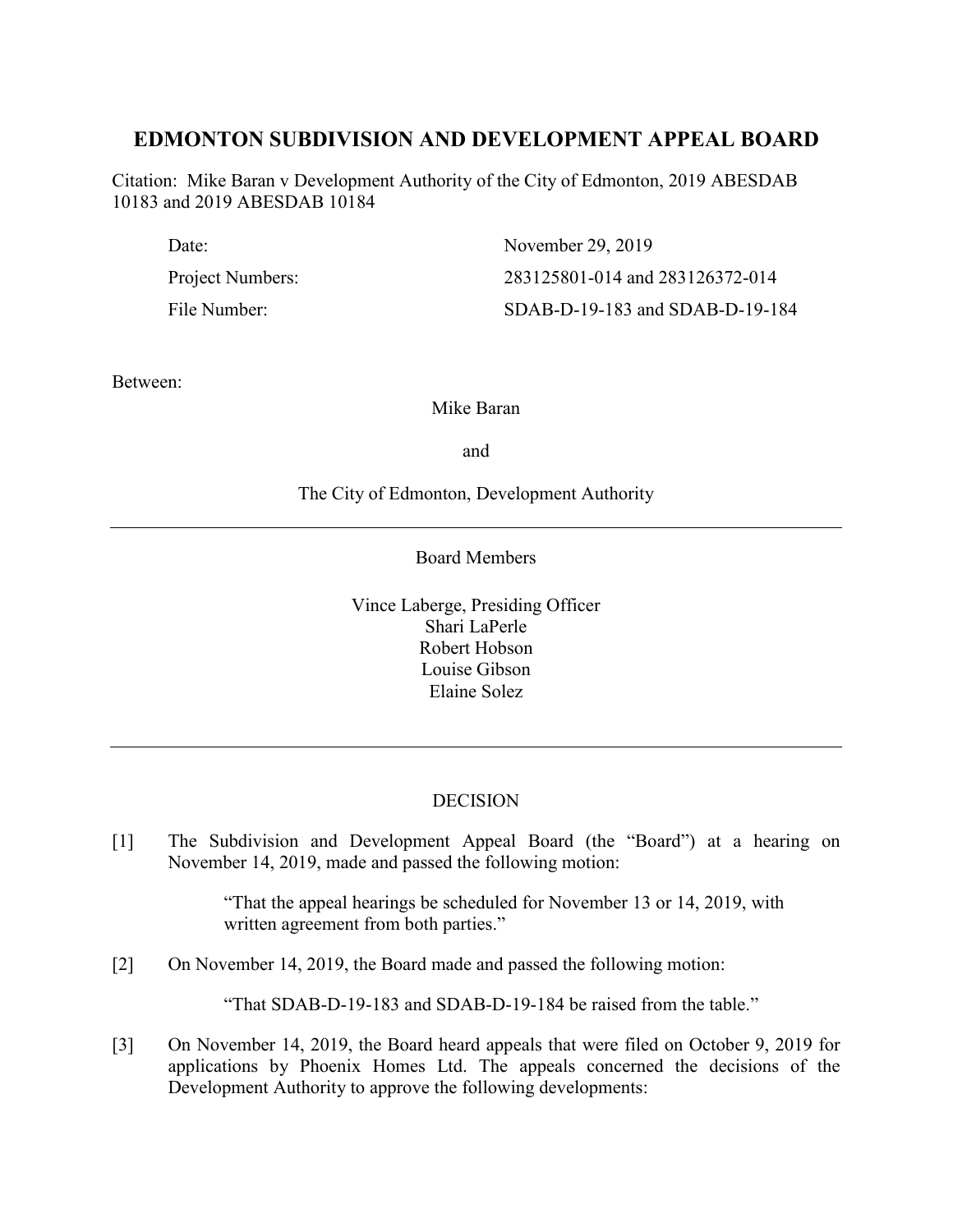#### SDAB-D-19-183 (issued September 12, 2019)

To increase the height of a previously approved rear uncovered deck to a Single Detached House (deck 5.18 metres by 4.27 metres  $\omega$  0.95 metres in Height, with Privacy Screening  $\omega$  1.83 metres in Height on the north side).

### SDAB-D-19-184 (issued September 17, 2019)

To increase the Height of a previously approved rear uncovered deck with Privacy Screening to a Single Detached House (deck, 5.18 metres by 4.27 metres @ 0.94 metres in Height and privacy screen @ 1.83 metres in Height).

- [4] The subject properties are on Plan 1821120 Blk 18 Lot 32A, located at 9214 81 Street NW, and on Plan 1821120 Blk 18 Lot 32B, located at 9212 - 81 Street NW, within the RF1 - Single Detached Residential Zone. The Mature Neighbourhood Overlay applies to the subject properties.
- [5] The following documents were received prior to the hearing and form part of the record:
	- Copy of the Development Permit application with attachments, proposed plans, and the approved Development Permit;
	- The Development Officer's written submissions; and
	- The Appellant's PowerPoint Presentation.

#### **Preliminary Matters**

- [6] At the outset of the appeal hearing, the Presiding Officer confirmed with the parties in attendance that there was no opposition to the composition of the panel.
- [7] The Presiding Officer outlined how the hearing would be conducted (including that SDAB-D-19-183 and SDAB-D-19-184 would be heard together) and the order of appearance of parties, and no opposition was noted.
- [8] The appeals were filed on time, in accordance with Section 686 of the *Municipal Government Act*, RSA 2000, c M-26 (the "*Municipal Government Act*").
	- *i) Position of the Appellant, M. Baran*
- [9] Mr. Baran reviewed a PowerPoint presentation with the Board.
- [10] He began by respectfully acknowledging that we are located on Treaty 6 territory, a traditional gathering place for diverse Indigenous peoples including the Cree, Blackfoot, Metis, Nakota Sioux, Iroquois, Dene, Ojibway/ Saulteaux/Anishinaabe, Inuit, and many others whose histories, languages, and cultures continue to influence and enrich our vibrant community.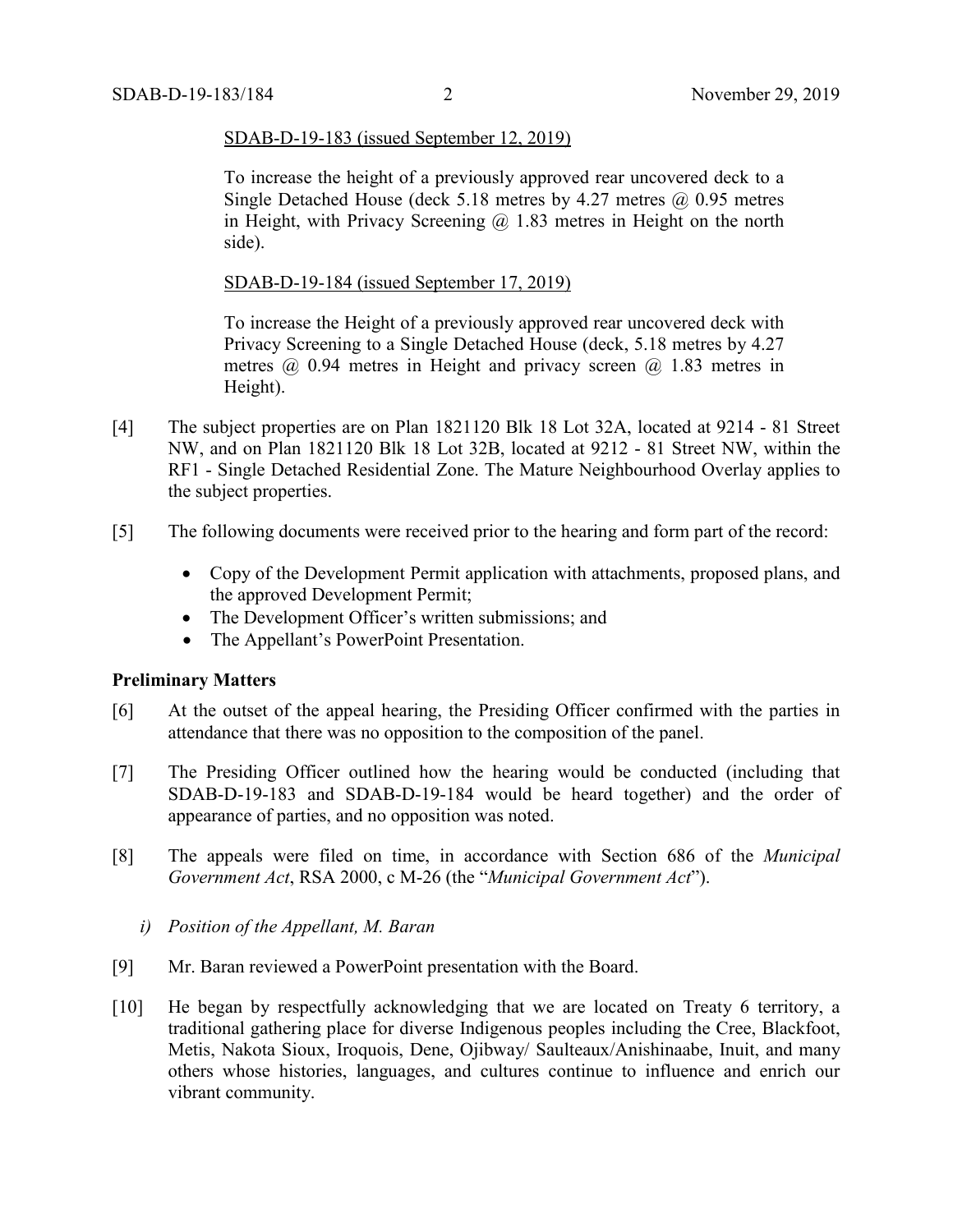- [11] Mr. Baran is the homeowner of the property immediately to the north of the subject sites and has been a Holyrood resident for close to 10 years. He serves in a volunteer capacity with the community level infill development committee. Holyrood is a mature neighbourhood in southeast Edmonton and the typical homes are smaller bungalows.
- [12] Guidelines and design matter and are supported by regulations which should be upheld. Mr. Baran quoted from several City documents:
	- a. The City of Edmonton's Policy Number C551 states "The City of Edmonton strives to achieve high quality residential infill that is welcomed by neighbours . . . ."
	- b. The Appellant referred to The Municipal Development Plan Document "The Way We Grow" and quoted the following passage: "Support redevelopment and residential infill that contribute to the livability and adaptability of established neighbourhood …… and which are **sensitive to existing development."**
	- c. City Policy Number C588 states that the City supports five winter design principles including: "Maximum exposure to sunshine through orientation and design".

The subject properties do not meet any of these objectives. They have design problems and the variances contribute to the problems.

- [13] The deck built by Phoenix Homes Ltd. is not in accordance with their permit or the zoning bylaw, and this builder refuses to accept responsibility. As the final grading has not been done, no one knows the exact height of the decks. The deck at 9214 has not yet been built, so there is an opportunity to avoid making the same mistakes as what were made at 9212.
- [14] As per the City of Edmonton's Construction Site Management Practices Acknowledgment: "The owner shall not deviate nor authorize a deviation from conditions of a permit without first obtaining permission in writing to do so from the authority having jurisdiction." No such permission was obtained.
- [15] Mr. Baran met with the original Development Officer when he learned of these infill developments and was advised that they were Class A developments which fully comply with the *Edmonton Zoning Bylaw*. They were then changed to Class B developments before the projects were completed.
- [16] The Mature Neighbourhood Overlay states "The purpose of this Overlay is to regulate residential development in Edmonton's mature residential neighbourhoods, while responding to the context of surrounding development". Responding to the context of surrounding development has not been done here.
- [17] There was a problem with the initial development notice as reference to the Mature Neighbourhood Overlay was omitted and no correction was ever issued. If public engagement had been done properly, letters mailed out would have indicated that this variance was to cover the mistake of a developer.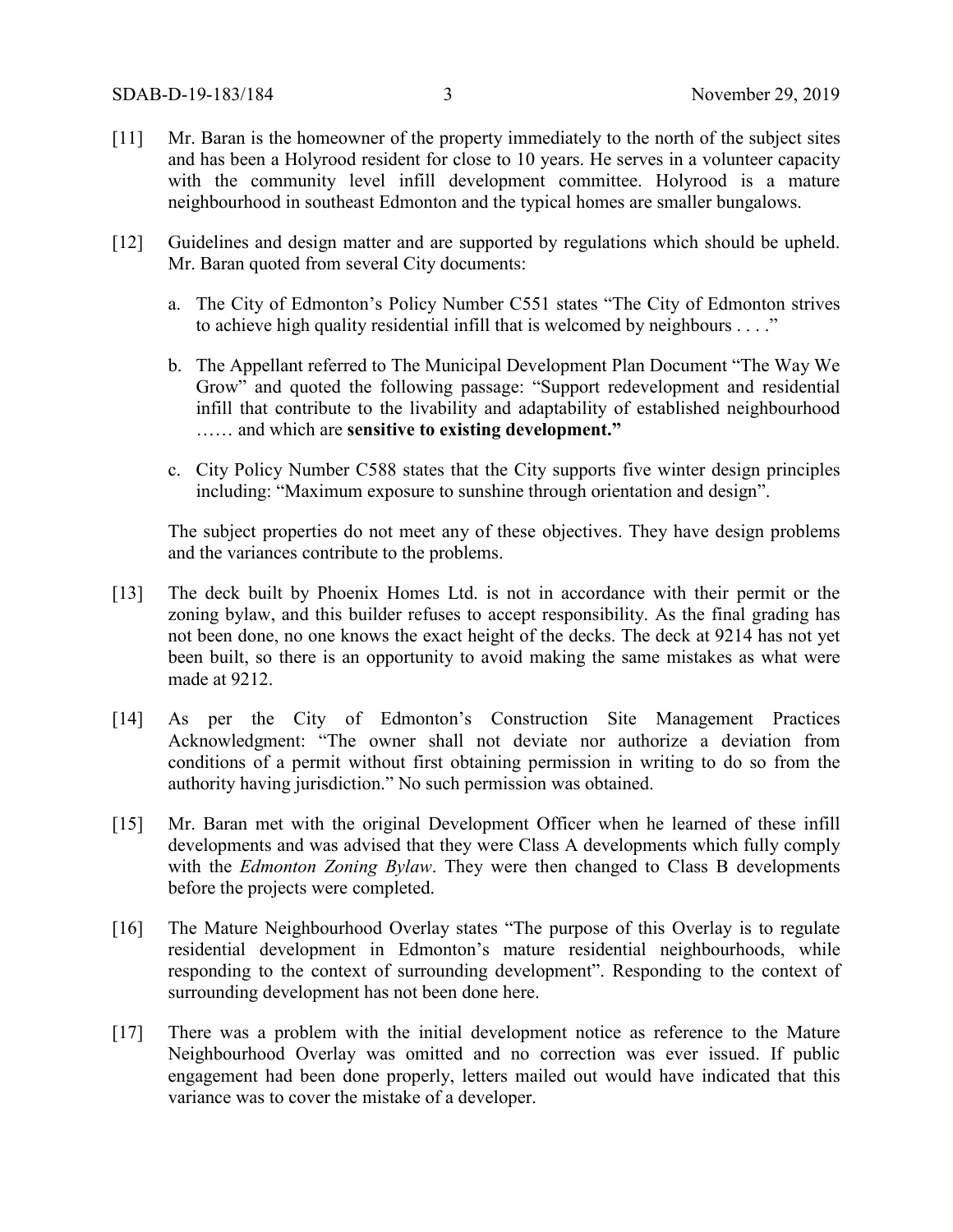- [18] The Appellant invited the Development Officer, Mr. K. Payne, to visit the site to allow him to review the context of neighbouring properties and to meet face to face with an affected neighbour. This invitation was declined; therefore the Development Officer had insufficient information to determine that the proposed developments would not unduly interfere with the amenities of the neighbourhood nor materially interfere with or affect the use, enjoyment or value of neighbouring parcels of land.
- [19] A compounding effect is created by trying to build a house at or near maximum for rear projection and adding a deck which exceeds the permitted rear projection as per section 44 of the *Edmonton Zoning Bylaw*.
- [20] Variances should be rare and should be justified and explained. In this instance, the variances were not asked for in advance; they were just taken and the builder asked for variances after the fact.
- [21] A rectangle imposed on one of the photos shows the impact of the proposed privacy screening and the excess projection into the year yard. The deck extends so far back into the yard, that there is virtually no yard space to where the neighbour's garage begins.
- [22] The whole point of keeping rear projections reasonable is to minimize and mitigate effects of walling in neighbours against their will. The Appellants discussed a mediated solution with the Development Officer, but Phoenix Homes was not interested in stepping down the deck.
- [23] The Appellant believes that the excess height of the deck is due to incorrect lot grading. The Chair explained that lot grading is not within the purview of this Board.
- [24] The developments have created negative financial impacts:
	- a. A realtor they consulted stated: "It may be more difficult to sell your property than comparable homes with no tall skinny homes or McMansions next door".
	- b. The Appellant has had an 8.3% increase in property taxes while the overall residential market in Edmonton saw a 1.7% decrease in value from July 1, 2017 to July 1, 2018. The only thing that has changed on this street is the construction of two large houses.
- [25] Signatures in opposition from one dozen neighbours were provided.
- [26] The Appellant does not believe that concerns of the neighbours have been addressed nor has the character of single family developments in this mature neighbourhood been protected as per the infill audit of June, 2019.
- [27] The Appellant provided the following responses to questions from the Board:
	- a. The required variance of approximately 1 metre has a negative impact on him because nothing exists in isolation. There is a very dramatic difference in grade level between his back yard and the subject properties which raises the decks. By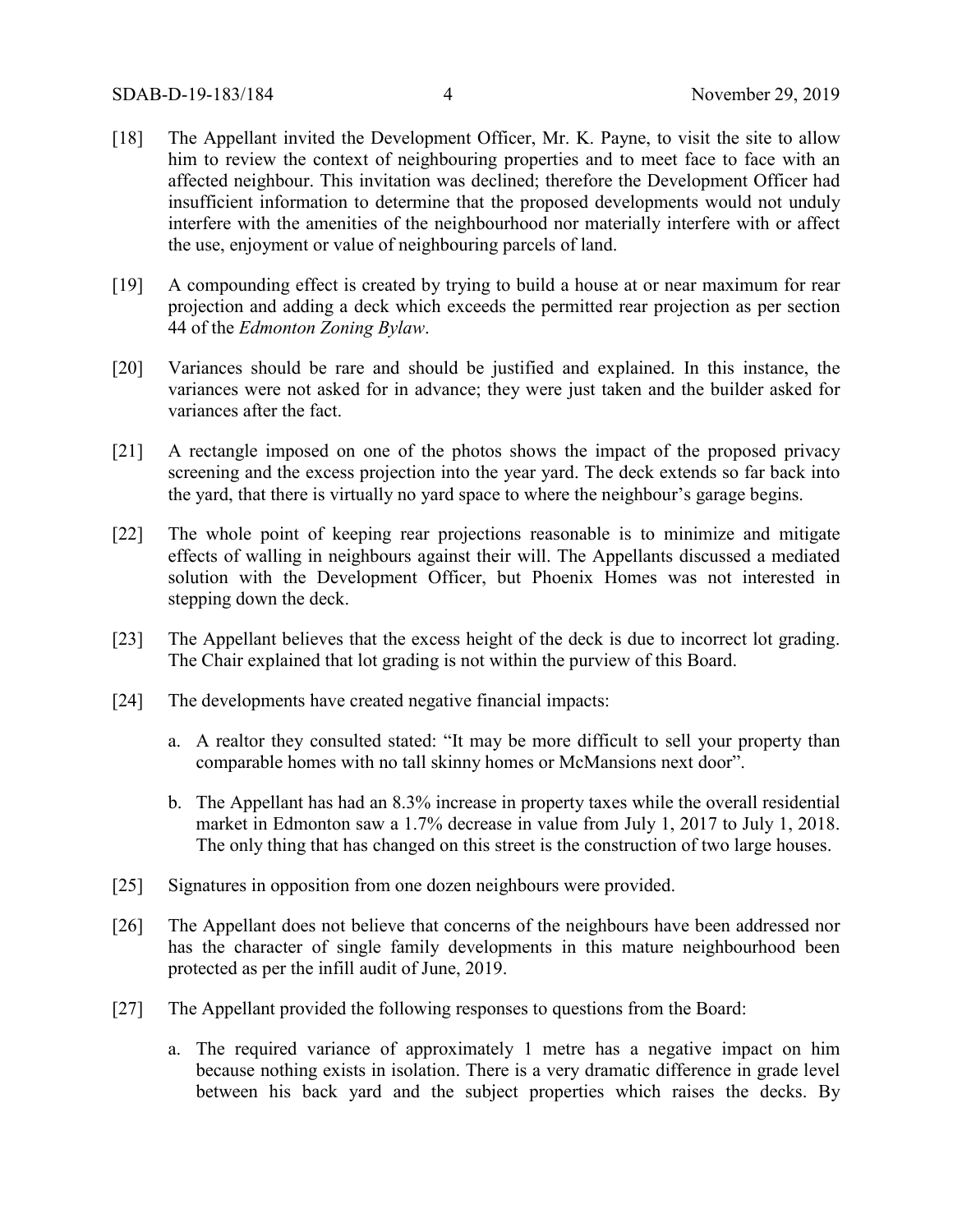projecting an extra metre towards the alley, there is now a 10 foot tall wall in what should be empty air space. There are no design criteria on what that it will look like.

- b. No one likes to look at walls and this 10 foot high wall will reduce the enjoyment of his yard. Trees and the view of the sky have been taken from him.
- c. The Appellant confirmed that the rectangle superimposed on the photograph in his PowerPoint presentation was simply to show the size, scale and location of the privacy wall. He does not know what construction material will be used.
- d. The deck at the south property (9212) has already been built and impacts him negatively as there is still a 10 foot high wall that lowers the enjoyment of his yard. The developer has applied for and received permission to repeat all of the same mistakes on the north property (9214).
- *ii) Position of an Affected Property Owners in Support of the Appellant (J. Johnston)*
- [28] Ms. Johnston shares the same house as the Appellant.
- [29] Ms. Johnston and Mr. Baran purchased their home in 2009 and knew that the house to the north would be torn down. A large home was built in its place but the homeowners built in such a way as to be sensitive to their Ms Johnston's and Mr. Baran's needs and concerns.
- [30] The neighbours to the south intended to rebuild their 1950's bungalow but decided to sell after encountering too much red tape from the City. Phoenix Homes purchased the lot to build two skinny homes.
- [31] The Appellants met with both the home builder and the Development Officer in an effort to understand what was planned. While they asked for changes, they were informed that the projects had been approved as Class A developments.
- [32] As building progressed, they realized that their privacy would be compromised much more than they first thought. When they saw the deck was over-height, they met with Mr. Rozner who offered to build steps down to the approved deck height. They also learned that the approved deck did not even include a privacy screen.
- [33] When they approached the Development Officer about the non-compliant deck height, they were informed they would have to wait until final grading was completed.
- [34] Ms. Johnston asks that both permits be overturned.
	- *iii) Position of Affected Property Owners in Support of the Appellant (J. Forester)*
- [35] Ms. Forester lives ones block north (outside of the 60 metre notification zone) and is an avid participant in the community.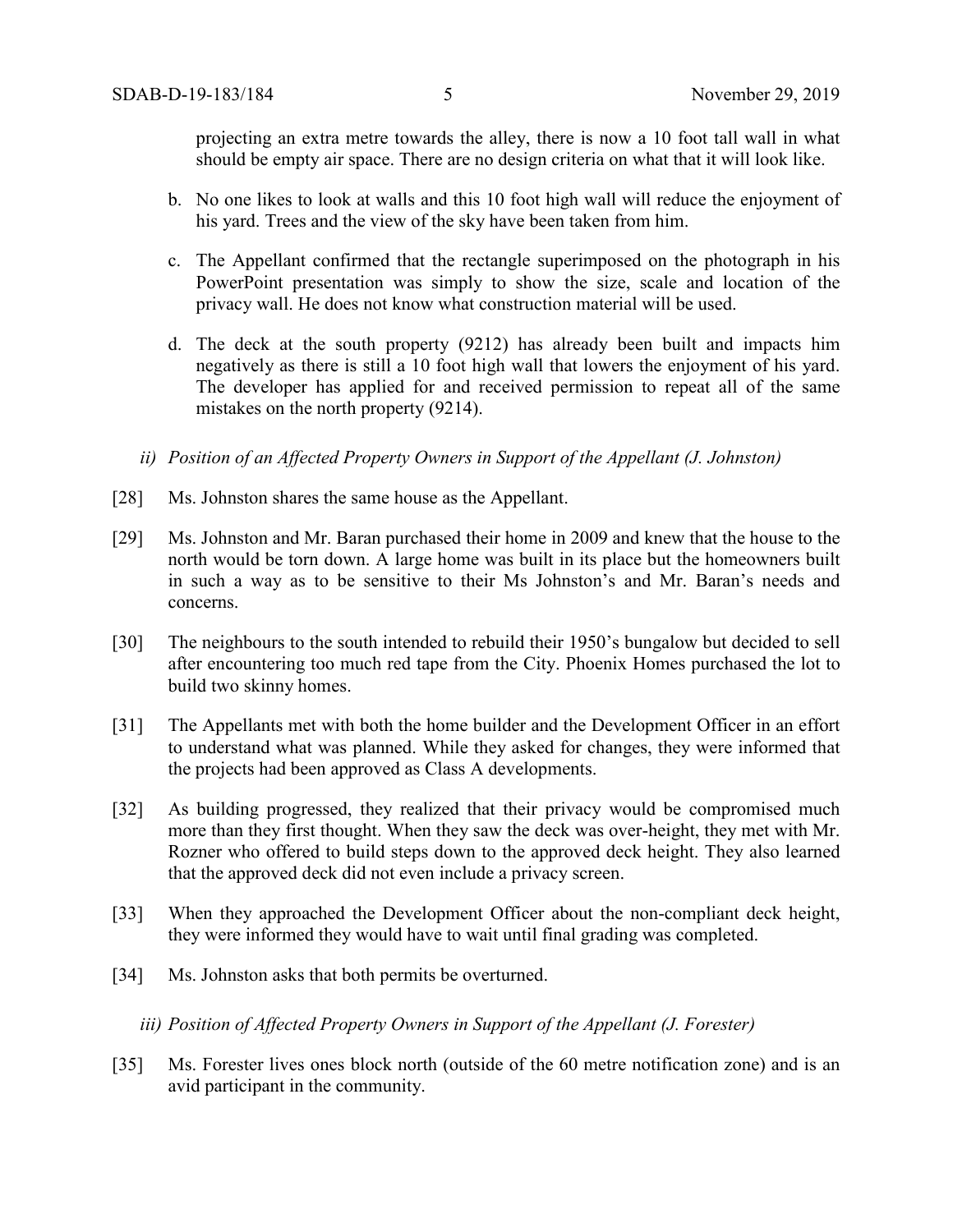- [36] Mr. Baran's presentation was very thorough and she had nothing further to add.
	- *iv) Position of the Development Officer, Mr. K. Payne*
- [37] The Development Authority did not appear at the hearing and the Board relied on Mr. Payne's written decision.
	- *v) Position of Mr. J. Rozner, representing Phoenix Homes Ltd.*
- [38] Mr. J. Rozner, the owner of Phoenix Homes Ltd., appeared before the Board. He was accompanied by Ms. A. Rozner.
- [39] After purchasing the property, he introduced himself to the Appellant and his partner and agreed to show them the plans. He was met with resentment right from the start.
- [40] The deck projection was shown on the original plan. The only thing that changed was the height of the deck which was originally shown to be 60 centimetres off the ground on the blueprints. When the blueprints were put together everything was drawn on a flat line; however the elevation of the lot at the front sidewalk is higher than at the back alley. The surveyor did not catch this elevation difference. If the lot had been perfectly flat, the deck would have been at the 60 centimetres.
- [41] When the neighbours expressed their concerns regarding the deck height, Mr. Rozner approached the Development Officer and explained what had happened.
- [42] He was surprised to learn that the deck projection was too large. The last four properties he developed had the exact same size of deck. Those lots were 18 feet shorter than the subject sites and he never had to apply for a variance. When he spoke to Development Officer, he was advised to apply for a variance.
- [43] The Appellant added the privacy screening as a goodwill gesture; however, now the Appellants are complaining it is just another wall. As the deck is less than one metre from the ground, privacy screening is not required and he can remove it.
- [44] Mr. Rozner provided the following responses to questions from the Board:
	- 1. The previous owner to the south of the subject lots did not move out of the house because of the skinny houses. They retired and moved back to England. The frame of the deck was built while they were still living there and they did not voice any objections.
	- 2. He has not received any comments from the current owners of the property to the south.
	- 3. He has also not received any objections from the neighbours across the alley. They often come on to the job site for a look.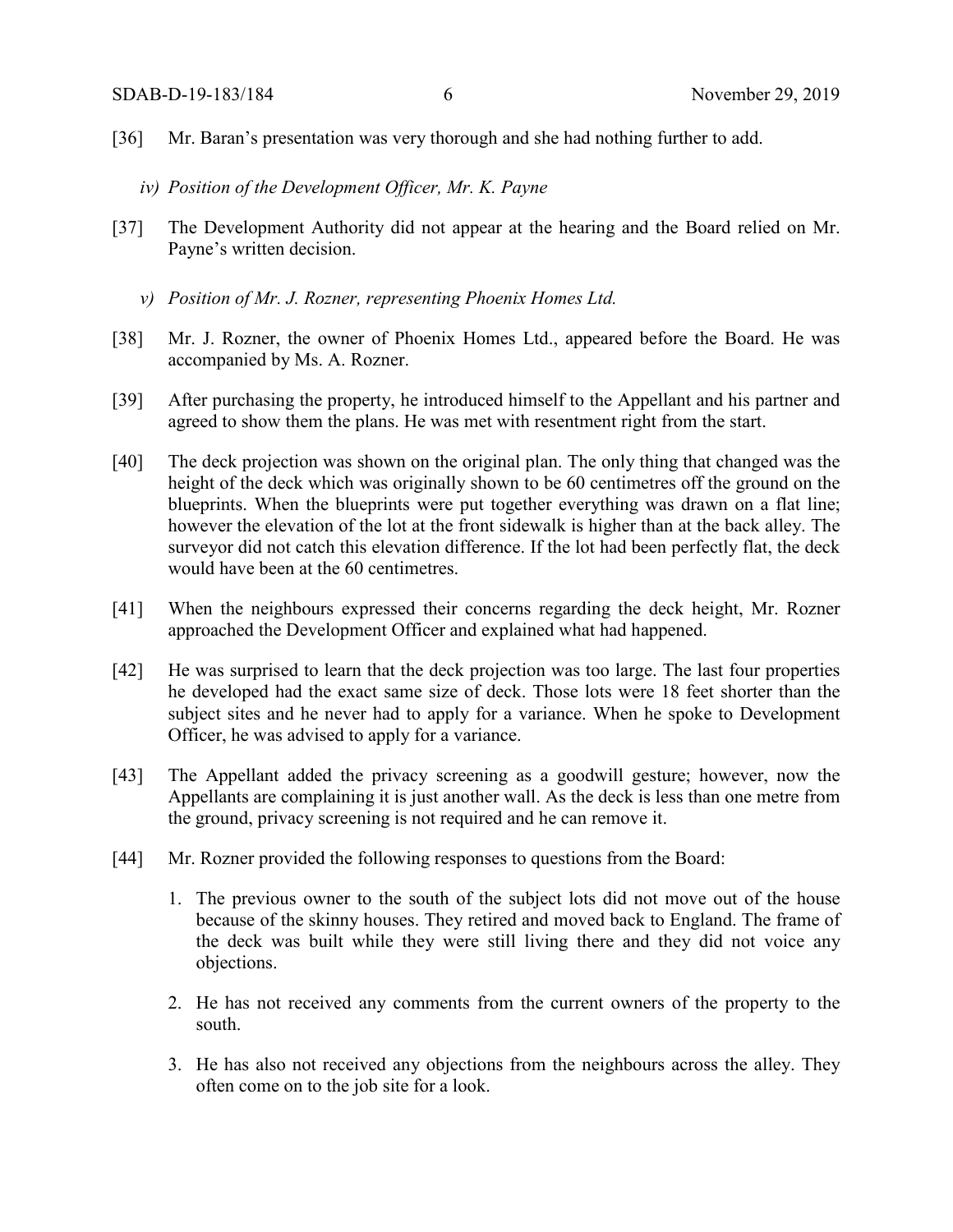- 4. Other than the Appellants, he has received no concerns from anyone else.
- *v) Rebuttal of the Appellant, Mr. Baran*
- [45] In response to Mr. Rozner's offer to remove the privacy screen, the Appellants want to be clear that this screen is required. This appeal is about mitigation. If the variance is overturned, it will limit the magnitude of the privacy screen.
- [46] The previous owners at 9208 were very much opposed to aspects of this development. The new neighbours have only been there for a few months and the developer acknowledged he has not spoken to them. The non-compliant deck was there when they first moved in and they lack the historical perspective. They have adopted a policy of neutrality and do not support or oppose the development.
- [47] He is not aware of a single resident in Holyrood who supports these developments.
- [48] It is confusing that Mr. Rozner indicates that all the neighbours across the alley support the development when three of these neighbours have signed the petition in opposition.

#### **Decision**

[49] The appeals are DENIED and the decisions of the Development Authority are CONFIRMED. The developments are GRANTED as approved by the Development Authority.

### **Reasons for Decision**

- [50] The Board heard that both the original permit applications were Class A developments under the *Edmonton Zoning Bylaw*. The subsequent applications were to seek approval for an increased Height in decks, which is not over Height as defined in the *Edmonton Zoning Bylaw*.
- [51] Notwithstanding the decks do not exceed the maximum allowable Height; it did lead to a non-compliance with Section 44.3 of the *Edmonton Zoning Bylaw* that provides regulations to Platform Projections into required Yards or Setbacks. This specific regulation is contained within the underlying regulations of the *Edmonton Zoning Bylaw* and is not part of the Mature Neighbourhood Overlay.
- [52] The Appellant expressed concerns over the Lot Grading not being completed and that the dimensions provided of 0.94 metres, which the Board has accepted, and the current site condition of the grading could not be confirmed until the Lot Grading is complete. These developments are subject to an approved Lot Grading Plan and inspections by the City of Edmonton Drainage department to ensure compliance and receive a final grade certificate. This process needs to be completed. The Board has no ability to circumvent this process and cannot provide any direction as this is outside the purview of the Board.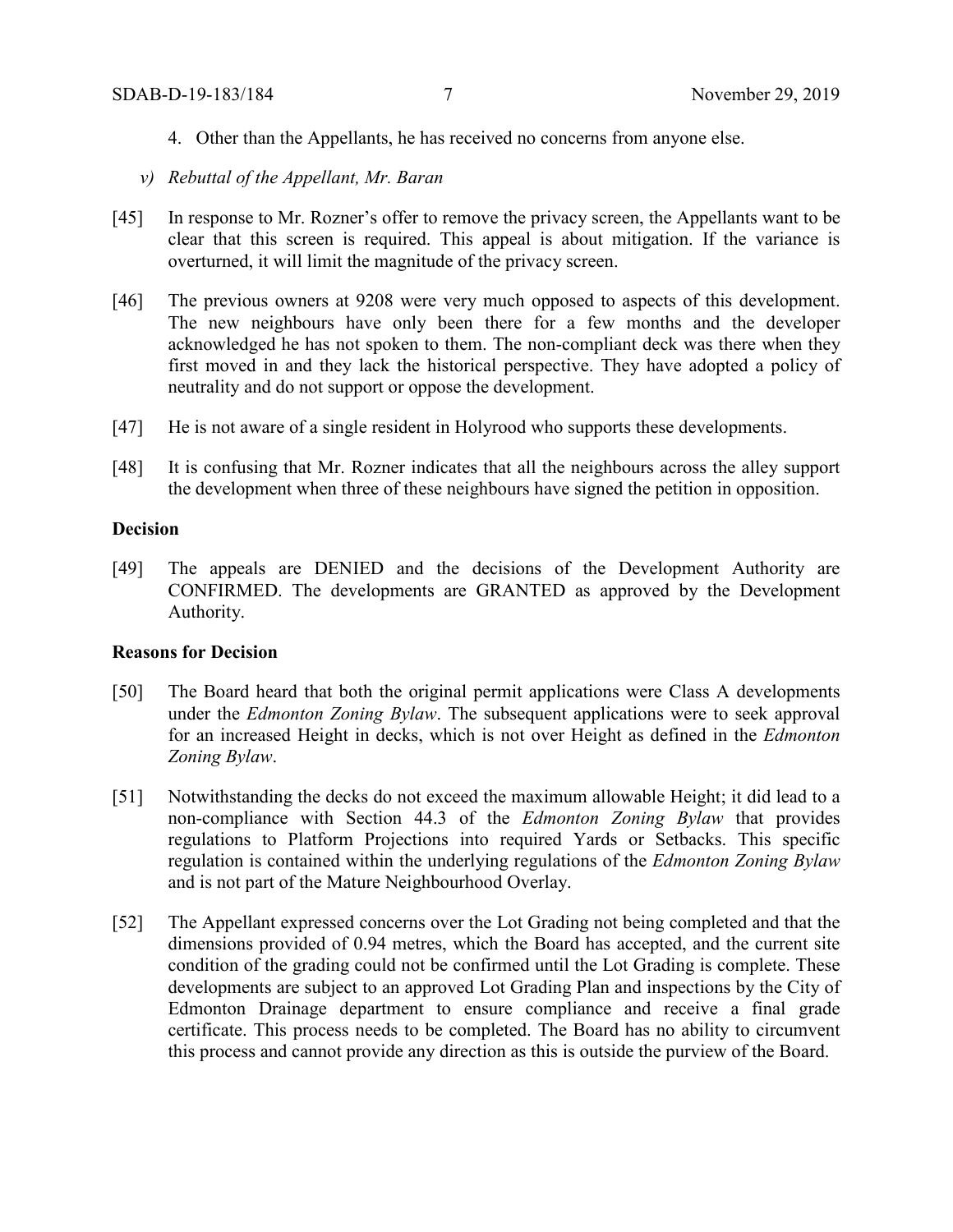- [53] The reality of new developments is that the requirements of the Lot Grading regulations are to be complied with and this creates the Height difference with neighbouring properties as new development is to adhere to these guidelines while the existing properties may not.
- [54] Some of the concerns raised by the Appellant appeared to deal with the Principal Structures, which have been approved as Class A developments. These applications have one variance granted for each property and one variance only, the Platform Projections.
- [55] The Board has denied the appeals for the following reasons:
	- a) The variance itself is fully contained within the Rear Yard, concealed by the Detached Garages and therefore has no impact on the neighbouring properties to the west.
	- b) The opinion provided by the real estate individual appears to deal more with the Principal Structure than the Platform Projection given there is no specific reference made to this variance.
	- c) The increase in deck height from the original Class A approval is to 0.94 metres from to 0.6 metres, a difference of 0.34 metres or 13.4". This has not made the deck over Height and the deck can be built to this Height and comply.
	- d) However, this increase in deck Height has now made the deck itself in noncompliance with Section 44.3 Platform Projections of the *Edmonton Zoning Bylaw*. The variances are for 1.0 metres and 1.1 metres respectively for each of the properties. The Board notes that the deck can have a length of 3.17 metres and 3.27 metres respectively and fully comply.
	- e) It is noted that pursuant to the approved site plan, that there is still 6.82 metres of clearance between the deck and the Detached Garage which is sufficient to provide additional Amenity Space.
	- f) As a condition of approval, the Development Officer asked that a Privacy Screen be provided to mitigate overlook which the Appellant wants and the Respondent is prepared to construct.
	- g) No one appeared in opposition to the application for 9212 81 Street and the Appellant did not provide specific information to this variance.
	- h) The Board acknowledges the petition presented by the Appellant but notes that several of the signees are outside the 60 metres notification zone and that the specific variance was not clearly identified.
- [56] The Board in reaching its decision considered the presentations of the Appellant and tried to apply each of them to the variance.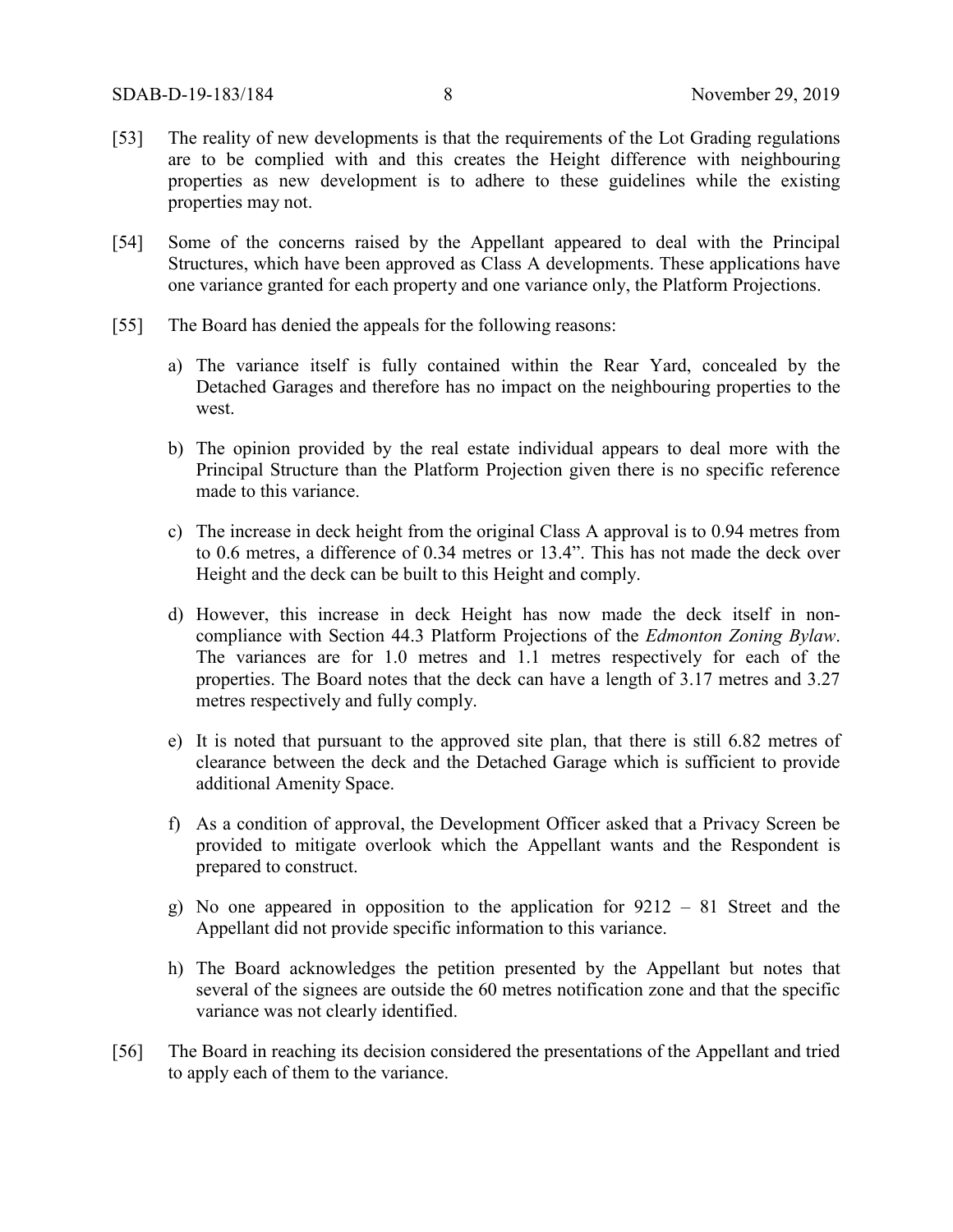[57] The Board's authority in this appeal lies within Section 687(3)(d) of the *Municipal Government Act* which states:

**687(3)** In determining an appeal, the subdivision and development appeal board

- (d) may make an order or decision or issue or confirm the issue of a development permit even though the proposed development does not comply with the land use bylaw if, in its opinion,
	- (i) the proposed development would not
		- (A) unduly interfere with the amenities of the neighbourhood, or
		- (B) materially interfere with or affect the use, enjoyment or value of neighbouring parcels of land,

and

- (ii) the proposed development conforms with the use prescribed for that land or building in the land use bylaw.
- [58] The Board, in denying the appeals, was not given sufficient planning reasons to overturn the decisions of the Development Officer. There was not enough specific information provided to indicate how, by allowing the variances, they would have unduly interfered with the amenities of the neighbourhood, or will materially interfere with or affect the use, enjoyment or values of neighbouring parcels of land.
- [59] Therefore, the appeals are denied, and the decisions of the Development Officer are upheld.

Vince Laberge, Presiding Officer Subdivision and Development Appeal Board

CC: Mike Baran City of Edmonton, Development & Zoning Services, Attn: Mr. K. Payne / Mr. A. Wen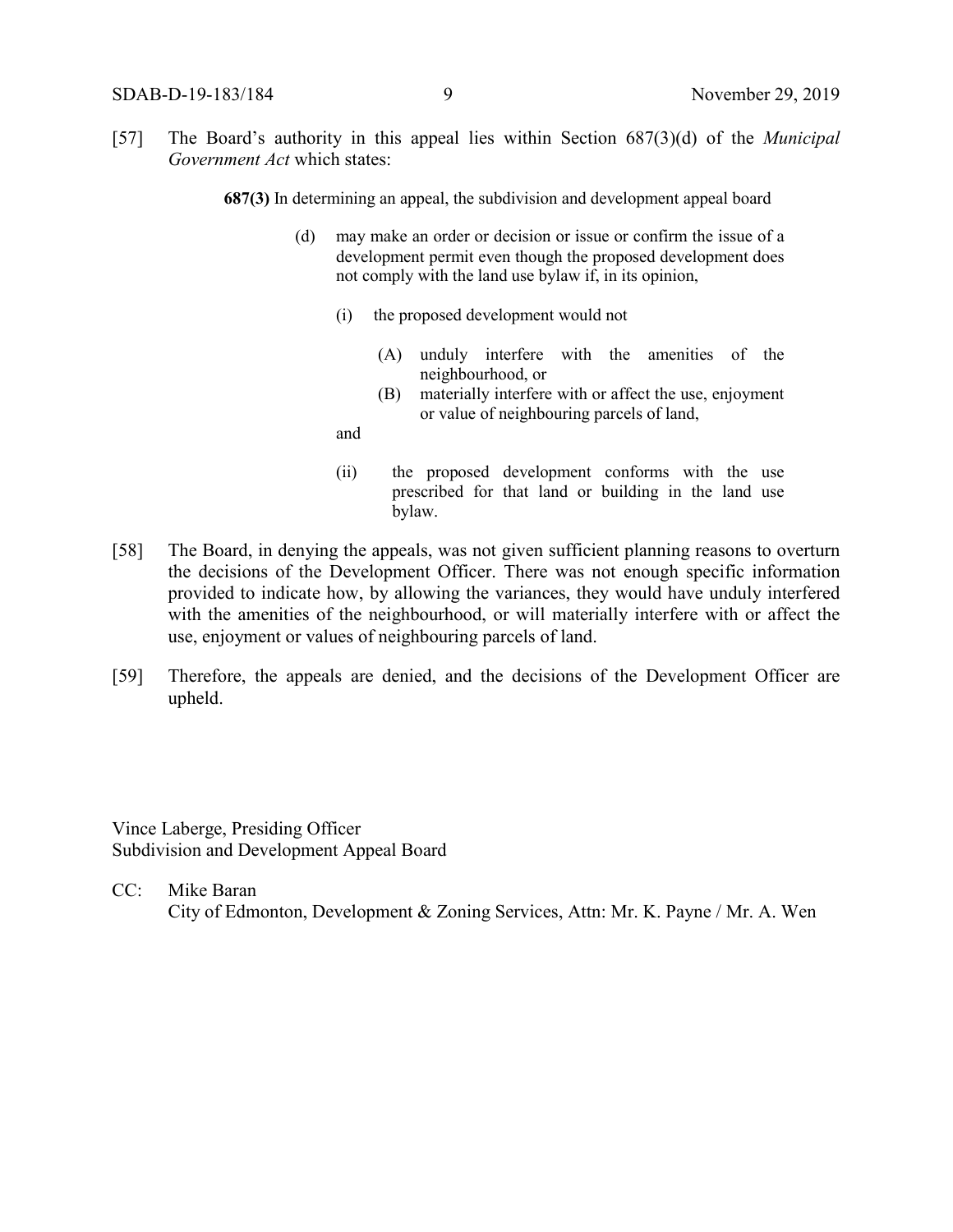#### **Important Information for the Applicant/Appellant**

- 1. This is not a Building Permit. A Building Permit must be obtained separately from Development & Zoning Services, located on the 2nd Floor, Edmonton Tower, 10111 – 104 Avenue NW, Edmonton, AB T5J 0J4.
- 2. Obtaining a Development Permit does not relieve you from complying with:
	- a) the requirements of the *Edmonton Zoning Bylaw*, insofar as those requirements have not been relaxed or varied by a decision of the Subdivision and Development Appeal Board,
	- b) the requirements of the *Alberta Safety Codes Act*,
	- c) the *Alberta Regulation 204/207 – Safety Codes Act – Permit Regulation*,
	- d) the requirements of any other appropriate federal, provincial or municipal legislation,
	- e) the conditions of any caveat, covenant, easement or other instrument affecting a building or land.
- 3. When an application for a Development Permit has been approved by the Subdivision and Development Appeal Board, it shall not be valid unless and until any conditions of approval, save those of a continuing nature, have been fulfilled.
- 4. A Development Permit will expire in accordance to the provisions of Section 22 of the *Edmonton Zoning Bylaw, Bylaw 12800*, as amended.
- 5. This decision may be appealed to the Alberta Court of Appeal on a question of law or jurisdiction under Section 688 of the *Municipal Government Act*, RSA 2000, c M-26. If the Subdivision and Development Appeal Board is served with notice of an application for leave to appeal its decision, such notice shall operate to suspend the Development Permit.
- 6. When a decision on a Development Permit application has been rendered by the Subdivision and Development Appeal Board, the enforcement of that decision is carried out by Development & Zoning Services, located on the 2nd Floor, Edmonton Tower, 10111 – 104 Avenue NW, Edmonton, AB T5J 0J4.

*NOTE: The City of Edmonton does not conduct independent environmental checks of land within the City. If you are concerned about the stability of this property for any purpose, you should conduct your own tests and reviews. The City of Edmonton, when issuing a development permit, makes no representations and offers no warranties as to the suitability of the property for any purpose or as to the presence or absence of any environmental contaminants on the property.*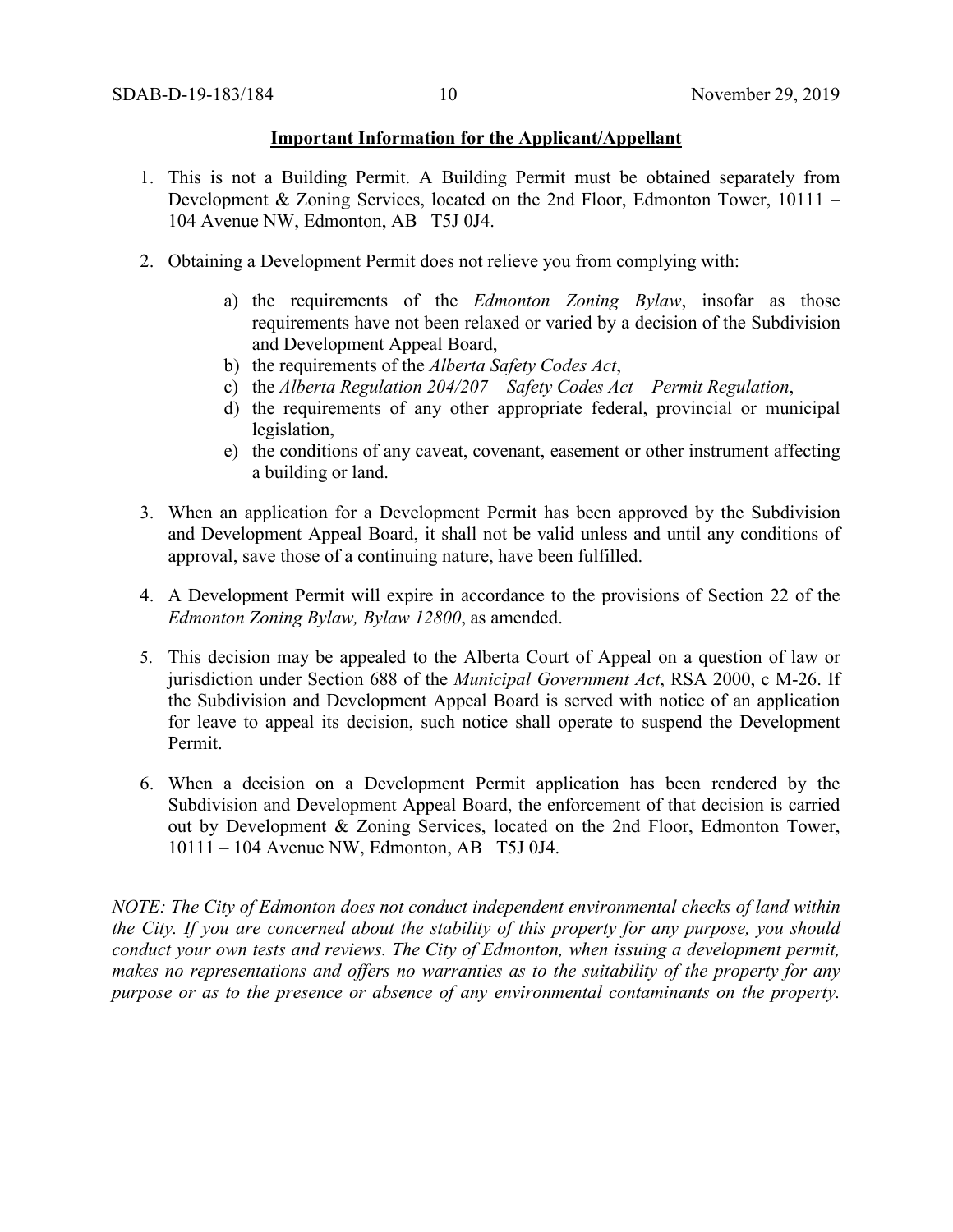# **EDMONTON SUBDIVISION AND DEVELOPMENT APPEAL BOARD**

Citation: Robert Strang v Development Authority of the City of Edmonton, 2019 ABESDAB 10200

| Date:           | November 29, 2019 |
|-----------------|-------------------|
| Project Number: | 327905411-001     |
| File Number:    | $SDAB-D-19-200$   |

Between:

Robert Strang

and

The City of Edmonton, Development Authority

Board Members

Vincent Laberge Shari LaPerle Robert Hobson Louise Gibson Elaine Solez

# **DECISION**

[1] On November 14, 2019, the Subdivision and Development Appeal Board (the "Board") heard an appeal that was filed on October 22, 2019 for an application by Gursharanjit Singh. The appeal concerned the decision of the Development Authority, issued on September 23, 2019, to approve the following development:

> Construct an Accessory Building (shed, 3.65 metres by 2.4 metres), existing without permits

- [2] The subject property is on Plan 0720412 Blk 6 Lot 22, located at 1124 37A Avenue NW, within the RPL Planned Lot Residential Zone. The Tamarack Neighbourhood Structure Plan and the Meadows Area Structure Plan apply to the subject property.
- [3] The following documents were received prior to the hearing and form part of the record: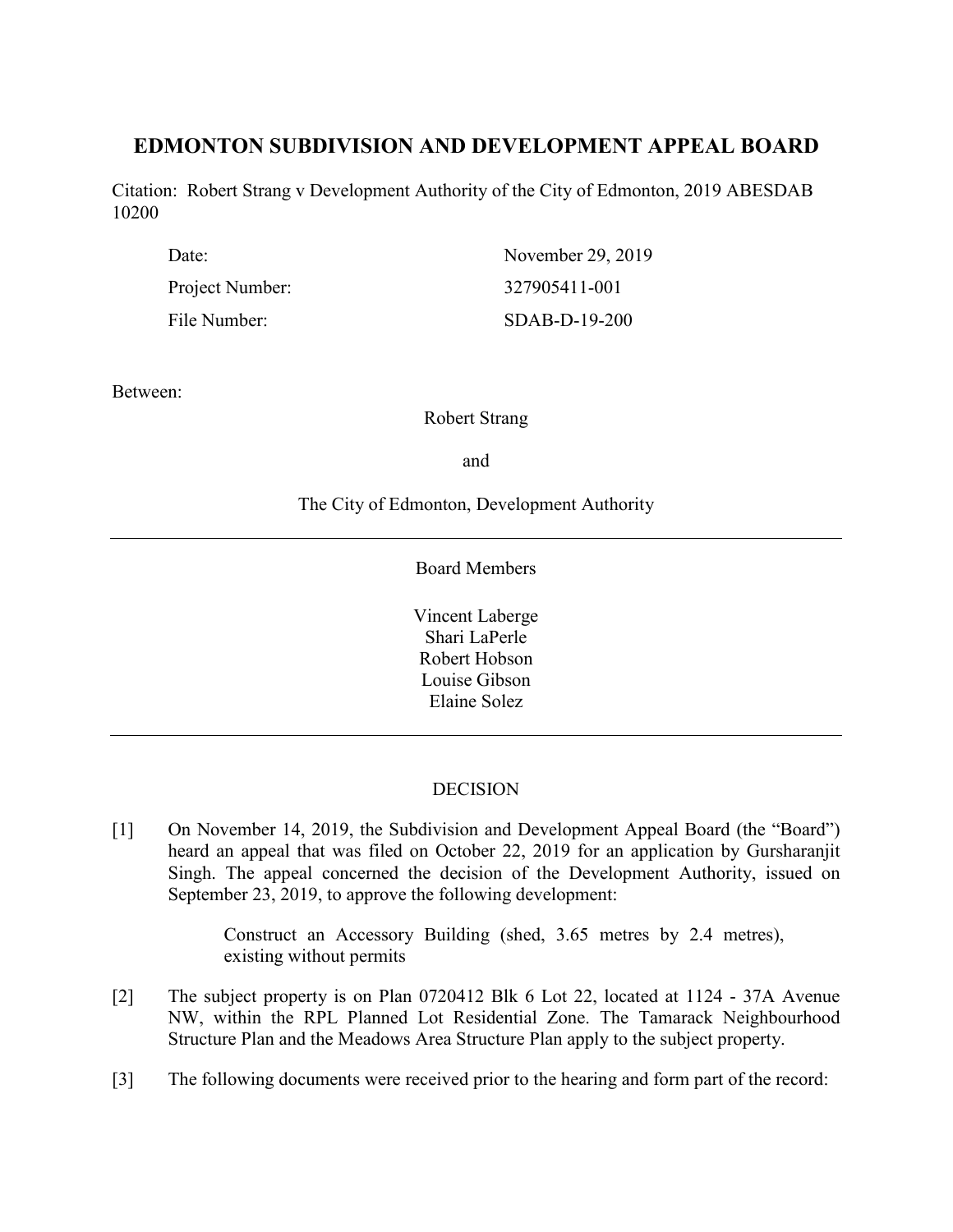- Copy of the Development Permit application with attachments, proposed plans, and the approved Development Permit;
- The Development Officer's written submissions; and
- The Appellant's written submissions.
- [4] The following exhibits were presented during the hearing and form part of the record:
	- Exhibit  $A$  Photos of the shed from the owner of the subject property

# **Preliminary Matters**

- [5] At the outset of the appeal hearing, the Presiding Officer confirmed with the parties in attendance that there was no opposition to the composition of the panel.
- [6] The Presiding Officer outlined how the hearing would be conducted, including the order of appearance of parties, and no opposition was noted.
- [7] The appeal was filed on time, in accordance with Section 686 of the *Municipal Government Act*, RSA 2000, c M-26 (the "*Municipal Government Act*").

# **Summary of Hearing**

- *i) Position of the Appellant, R. Strang*
- [8] Mr. Strang owns the adjacent property at 1118 37A Avenue and is disputing the subject development for the following reasons:
	- a. The shed violates section 50.3(4)(b) of the *Edmonton Zoning Bylaw* as it is located less than the required 0.9 metres from the fence. This Bylaw is partially in place to allow for maintenance between the shed and the fence and due to fire codes. The subject shed appears to be a fire hazard.
	- b. He objects to the appearance and general construction of the shed as per the photos he submitted. It appears to be made of objects that were not purchased as a whole project. The shingles are mismatched and the siding consists of four different colours. The City should uphold the architectural guidelines that were originally in place in this neighbourhood.
	- c. The shed does not appear to meet building codes. It sits only partially on concrete blocks and is partially held up by 2 x 2 spruce piles. The shingles do not appear to be installed correctly, the fascia is warped, the siding is installed incorrectly or falling off and the window sills are not professionally done.
- [9] The Appellant provided an opinion from an experienced realtor that this shed would negatively impact the value of neighbouring properties. The shed also interferes with the use, enjoyment or value of neighbouring parcels of land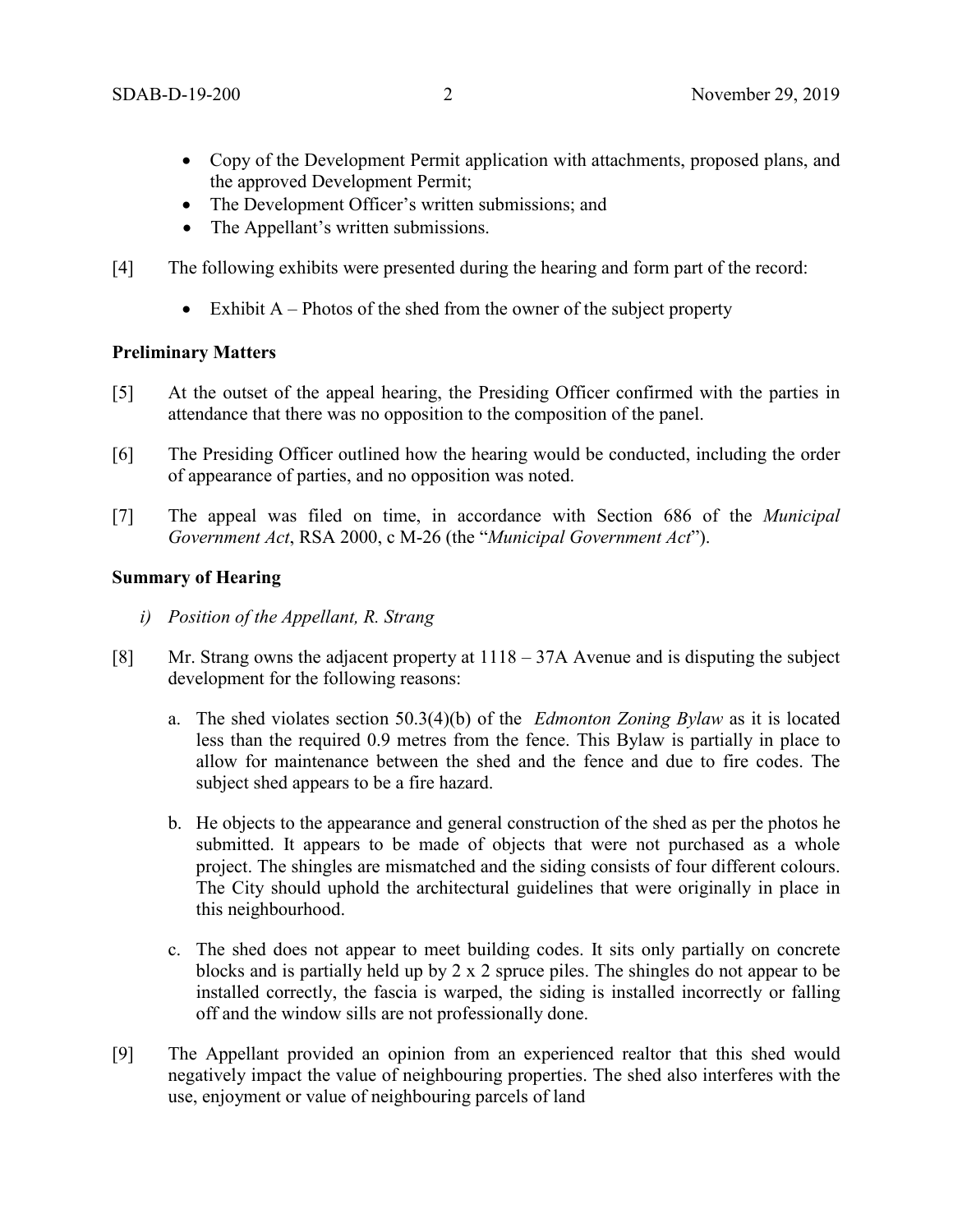- [10] The Development Officer stated that in this area "smaller accessory buildings like sheds are commonly closer to property lines in order to provide more useable yard space". An overhead photograph submitted by the Development Officer shows other sheds in the area located in close proximity to fences; however no measurements are provided on this photograph and the required separation distances from the fence may have been met for these comparables.
- [11] The shed should be relocated or completely re-done.
- [12] The Appellant provided the following responses to questions from the Board:
	- a. He acknowledged that moving the shed to the required distance from the fence as per the Bylaw would have minimal impact on sightlines.
	- b. The fence between the properties is just over 6 feet high.
	- *ii) Position of the Development Officer, M. Winget*
- [13] The Development Authority did not attend the hearing and the Board relied on Mr. Winget's written submission.
	- *iii) Position of the property owner, M. Kaur*
- [14] Ms. G. Kaur, the sister of the property, owner made a presentation to the Board. The property owner was also in attendance.
- [15] Ms. Kaur agreed that the shed is too close to the fence; however, initial approval was received and the inspector who came out had no issues with the shed or its foundation.
- [16] The shed is constructed of new materials that were purchased from Home Depot.
- [17] They chose the colours because they liked the colour scheme. Moving the shed to the required location has nothing to do with the colours.
- [18] Ms. Kaur submitted two photographs (Exhibit A) and pointed to the Appellant's shed. She submits the Appellant's shed is also too close to the fence, was built without a permit, and is of no better quality than the subject shed.
- [19] There is no difficulty with cutting the grass in between the shed and the fence and there is no fire hazard because there is no electrical socket on the shed.
- [20] Ms. Kaur provided the following responses to questions from the Board:
	- a. The shed colours were chosen by Ms. Kaur's father. The shed is his project and is a work in progress.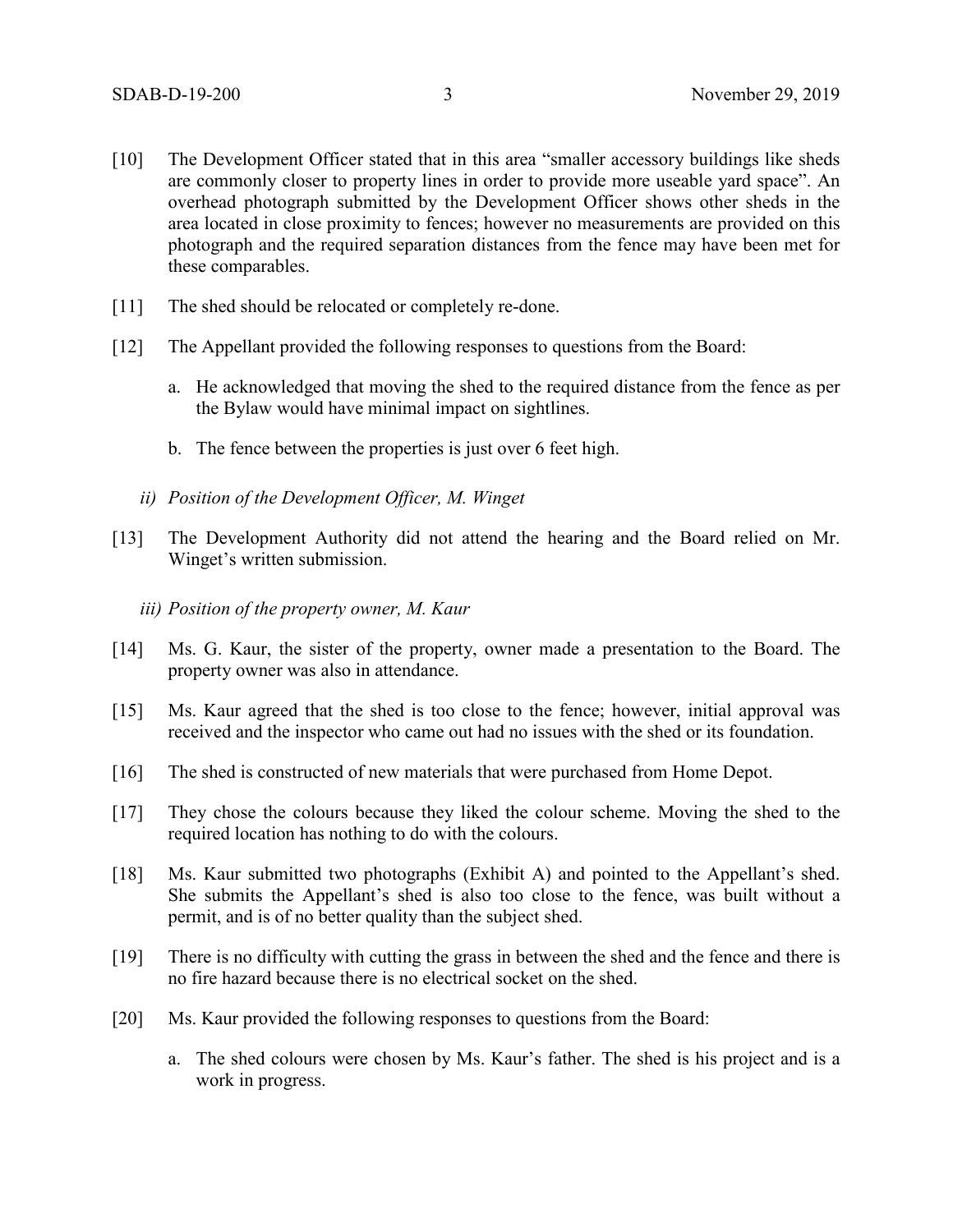- b. She is unsure if the shed is set on temporary blocks. The inspector had no issues with the way the shed was constructed and it meets the height requirements.
- c. While an e-mail of opposition was received from the property owner to the west the location of the shed has no effect on this neighbour.
- *iv) Rebuttal of the Appellant*
- [21] It is difficult to believe that four different colours of siding would be purchased.
- [22] It was mentioned that this shed is a work in progress. The pictures submitted by the Appellant were taken over a month ago.
- [23] Notwithstanding the building does not have an electrical socket, it can still become a fire hazard. Mr. Strang was referring to fire codes.

### **Decision**

[24] The appeal is DENIED and the decision of the Development Authority is CONFIRMED. The development is GRANTED as approved by the Development Authority.

### **Reasons for Decision**

- [25] The proposed development is Accessory to a Permitted Use.
- [26] The Board agrees with the reasons provided by the Development Authority as provided in his written submission:

The variance is considered to be minimal (0.36m difference).

The eave abutting the neighbouring lot is flush with the shed wall. There is no projection into the neighbouring yard.

The shed is under the maximum allowable height for an accessory building, and complies with all other zoning regulations.

In the opinion of the Development Officer, there will be minimal shading to the abutting yard.

As rear detached garages are common for the area, any existing sightlines would effectively be blocked by garages. The shed adds no additional impact to sightlines.

Separation space is given along the property line to allow for proper drainage from the site.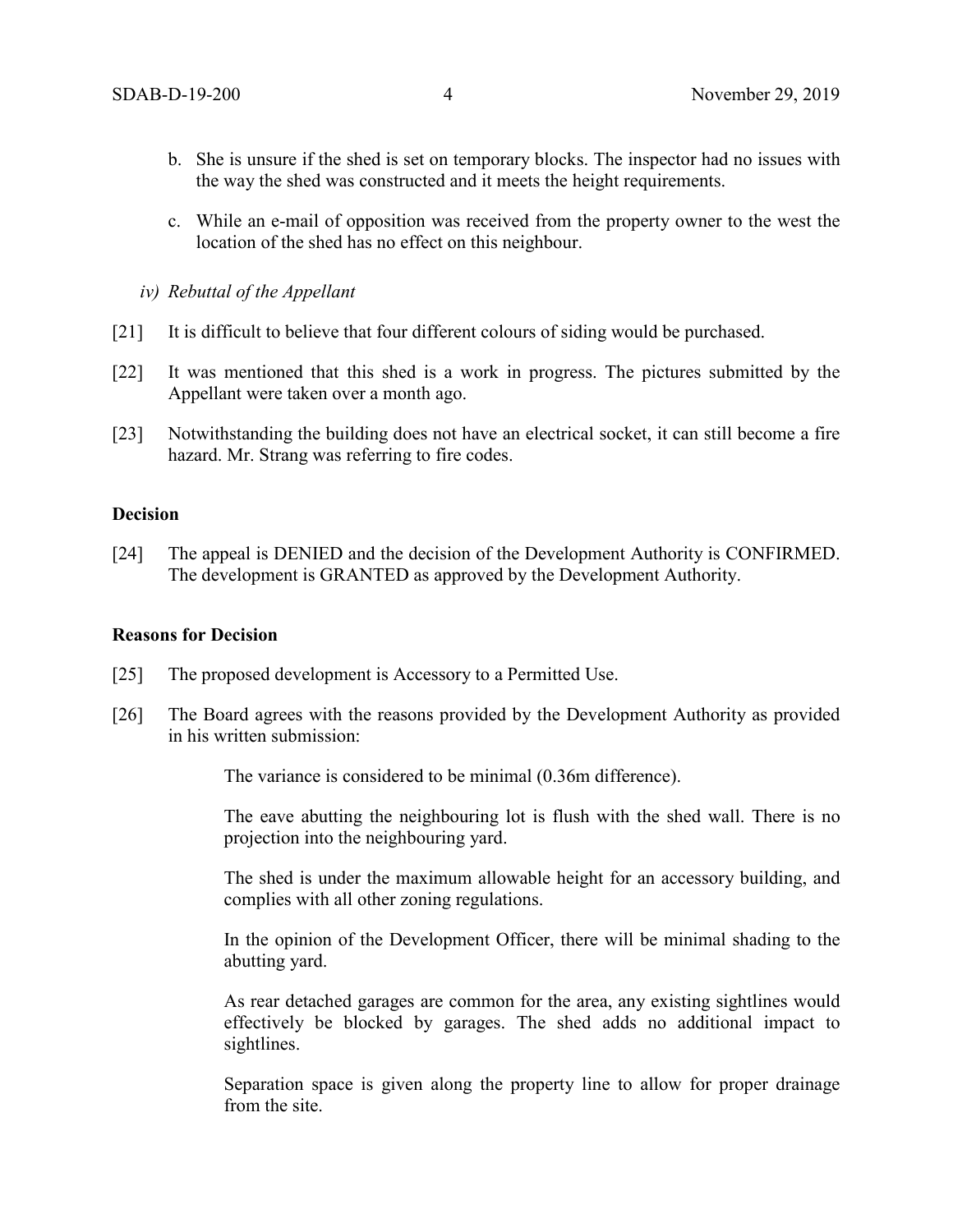- [27] The Board was not provided with sufficient planning reasons to allow the appeal and deny the permit. Notwithstanding the presentation of the Appellant with respect to the structure itself, its quality of construction and its colour scheme are outside the purview of this Board. The Board considered the Accessory Building Setback variance from the Interior Side Lot Line.
- [28] The variance being sought is in a rear location in the yard and has no impact on other structures on the lot or on the adjoining lots. The shed could be relocated to comply; however, how it is constructed and how it looks would not change from the appearance it has now.
- [29] The Appellant acknowledged that moving the shed to be compliant would not materially enhance his visual sightlines.
- [30] The Board finds that the proposed development will not unduly interfere with the amenities of the neighbourhood nor materially interfere with or affect the use, enjoyment or value of neighbouring parcels of land.

Vincent Laberge, Presiding Officer Subdivision and Development Appeal Board

CC: Robert Strang Development & Zoning Services – M. Winget / A. Wen